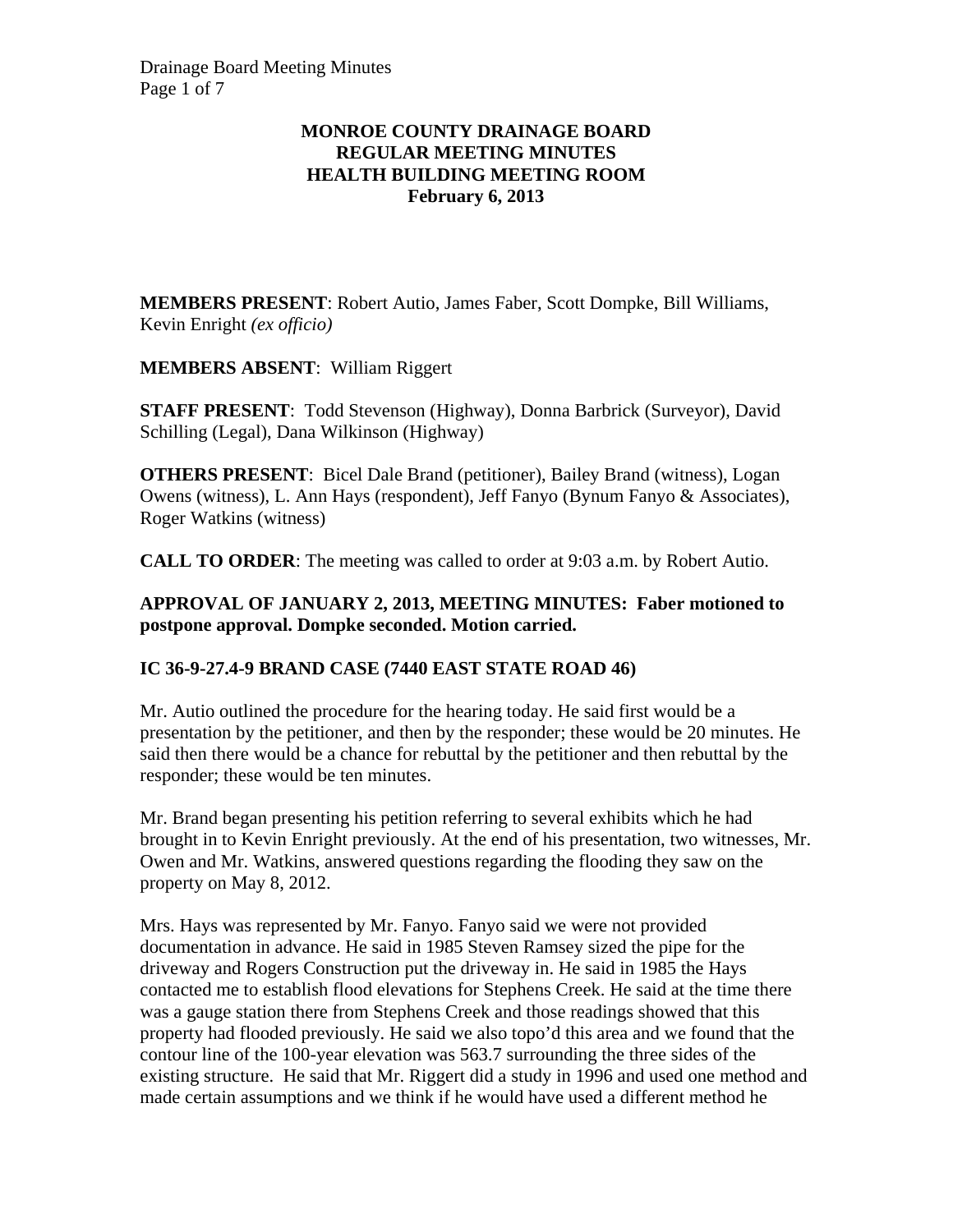### Drainage Board Meeting Minutes Page 2 of 7

would have come up with a different result. He said we went back and looked at it again and we just got the report this morning. He said there are 140-some acres that flow through here including about 25 acres on the north side of SR 46 that flow through culverts underneath to get to this side of the creek. He said there has got to be some retention in those culverts; we have not taken that into account and Mr. Riggert has said in his report he did not take that into account either. He said there is not data after 1991 from the gauging station. Mr. Fanyo said I would like to have a chance to look at the evidence that Mr. Brand has; this testimony tells me that maybe there is a problem. He said the elevations of the ground dictate the flood plain and Bill Riggert's survey and my survey show that the flood elevation does extend around the Brand home.

Mr. Enright talked about how the ordinance started with a beaver dam and a farmer. He said the neighbor had a beaver dam across a natural watercourse and he liked the beavers; but the farmer's field was flooding and he wanted to be able to remove the dam. He said so the legislature wrote this law so that the county surveyor could determine if there was a beaver dam that was flooding a field and he could go in and remove the beaver dam. He said that's where the law started and that was the mindset of our legislature. He said we were dealing then with a real situation where you could go out and see the water that was ponding and affecting an adjoining property owner's use of their property. Enright said this is different; this is flood water, a dynamic process not creating a permanent pond but a possible restriction that is impacting floodwater damage. He said I don't know that the legislature intended the law for this or addressed all the consequences of what the interpretations would be. He said so we are dealing with how the DB wants to interpret the intent of the law with this petition.

Mr. Autio asked is there surcharge caused by the driveway above the backwaters of the Stephens Creek; I know we've had testimony from witnesses that says, no there was no backwater from Stephens Creek but there was backwater behind the culvert. He said this also gets to Jim Faber's question about what are the elevations on either side of the driveway. Autio said this is one of the pieces of information that is lacking and this would be a way to obtain that information. Autio passed around an illustration of a stream gauge. He said the stream gauge is submerged in water and you can very easily look out and measure the water level and if the top of that stream gauge was surveyed then you would have a water elevation; so this is one possible way to answer that question, is there surcharge. He said the Riggert report says there is surcharge and the Fanyo report says that it is backwater.

Mr. Fanyo said he only addressed the backwater of Stephens Creek. Mr. Autio says we have the observations but we lack the data of the elevations; I bring this up as a possible way to obtain the information.

Mr. Dompke said that culverts are designed to have headwater conditions and for the water to be higher on the upstream side than on the downstream side. Mr. Autio said that drains or culverts are only supposed to have a very limited surcharge. Mr. Stevenson said that gets into how they are designed and what criteria they are designed for. He said Mr. Ramsey probably looked at an available chart or something to size the culvert; we don't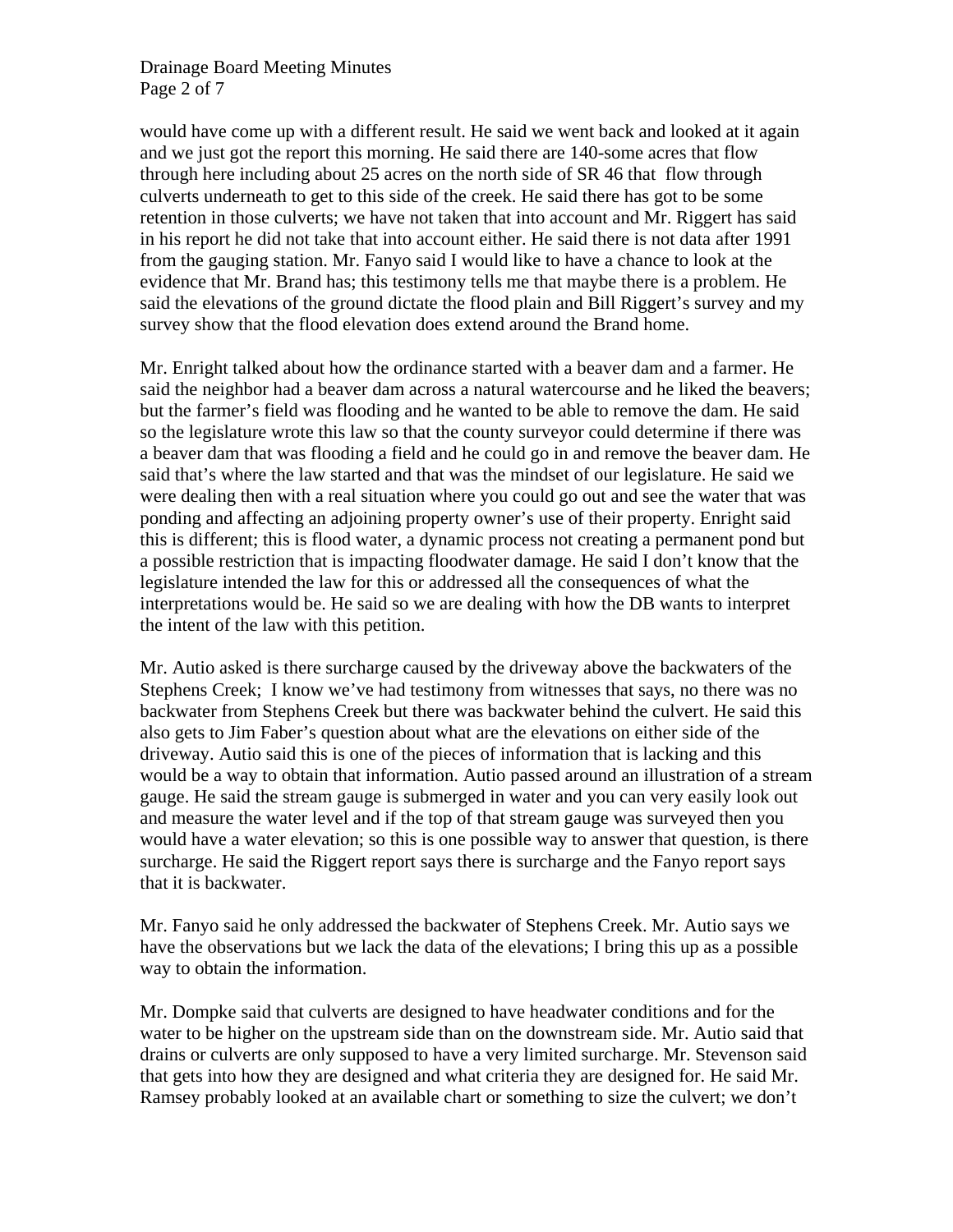#### Drainage Board Meeting Minutes Page 3 of 7

know for sure how he sized it; he probably did not go through an analysis for surcharge the same way you would, for instance, when the DNR put in that bridge. He said for culverts of this kind like this driveway, a quick design is usually done with charts; the charts do not tell you what the surcharge is because it is usually not that much of an issue. He said it is an issue here because of what is located just upstream from the culvert and the fact that it is in a position that is vulnerable to floods so that anything that makes the flooding worse can affect the house. He said usually we would not have stuff right there.

Dompke asked did either of you run a culvert analysis with inlet control conditions comparing the existing watershed … Q-10, Q-100, whatever … to determine what the headwater conditions would be to establish some known and agreed upon designed storm.

Stevenson said the only thing that I have done is looked at the discharges. He said with hydrology there is a range of different numbers that different people could come up with. He said if you are just looking at a quick analysis and divide that by the area that is available to the culverts, from my experience if the velocity is over about 5 feet per second then there is going to be some significant surcharge. He said probably you would need something on the order of a ten-foot wide or twelve-foot wide by five- or six- feet tall box culvert to not have significant surcharge at that location (just based on a quick analysis). He said one of the things that I wanted to point out, if you look at these photos this is the 2012 flood and this is further upstream here; it's not right at the culvert. He said there is a drift line here and this is probably not under the influence of the culvert so much; this is what I would call channel control (the channel hydraulics are controlling the water elevations). He said you can see that the water level here is probably about two feet or so above the creek bottom and extends 10-15 feet outside of the creek. He said so that is what a channel control situation would be. He said then you have this culvert that is flowing half full here; now we have the testimony that it was completely full/submerged. Stevenson said this looks to me like what Scott Dompke referred to as culvert inlet control; so what appears to be happening here is that the water surface elevation here is being dictated by the culvert and especially by the inlet end of the culvert; it looks to me like the water is almost "waterfalling" down into the culvert and going through critical depth. He said I don't know if that is happening here for sure but you see this a lot of times with culverts when it's flowing full on the upstream side and you look at the downstream side and it looks only about half full. He said that is again agreeing with the testimony. He said what's happening on the downstream side is not affecting the water elevation on the upstream side. He said the elevation of the water here is being dictated basically by the entrance to the culvert; that's what it looks like to me. Stevenson said there are two culverts; the other one was added in 1998. He said when I looked at combining the areas of the three foot and the five and a half foot and take the 100-year discharge and divide it by those areas, it is significantly greater than 5 feet per second, which tells me that there is a high likelihood of surcharge. Stevenson said surcharge is just water that is above what it would be if it was just in channel control. He said I have not done the exact hydraulics but I have done some calculations.

Williams asked if Steve Ramsay's information was available for review.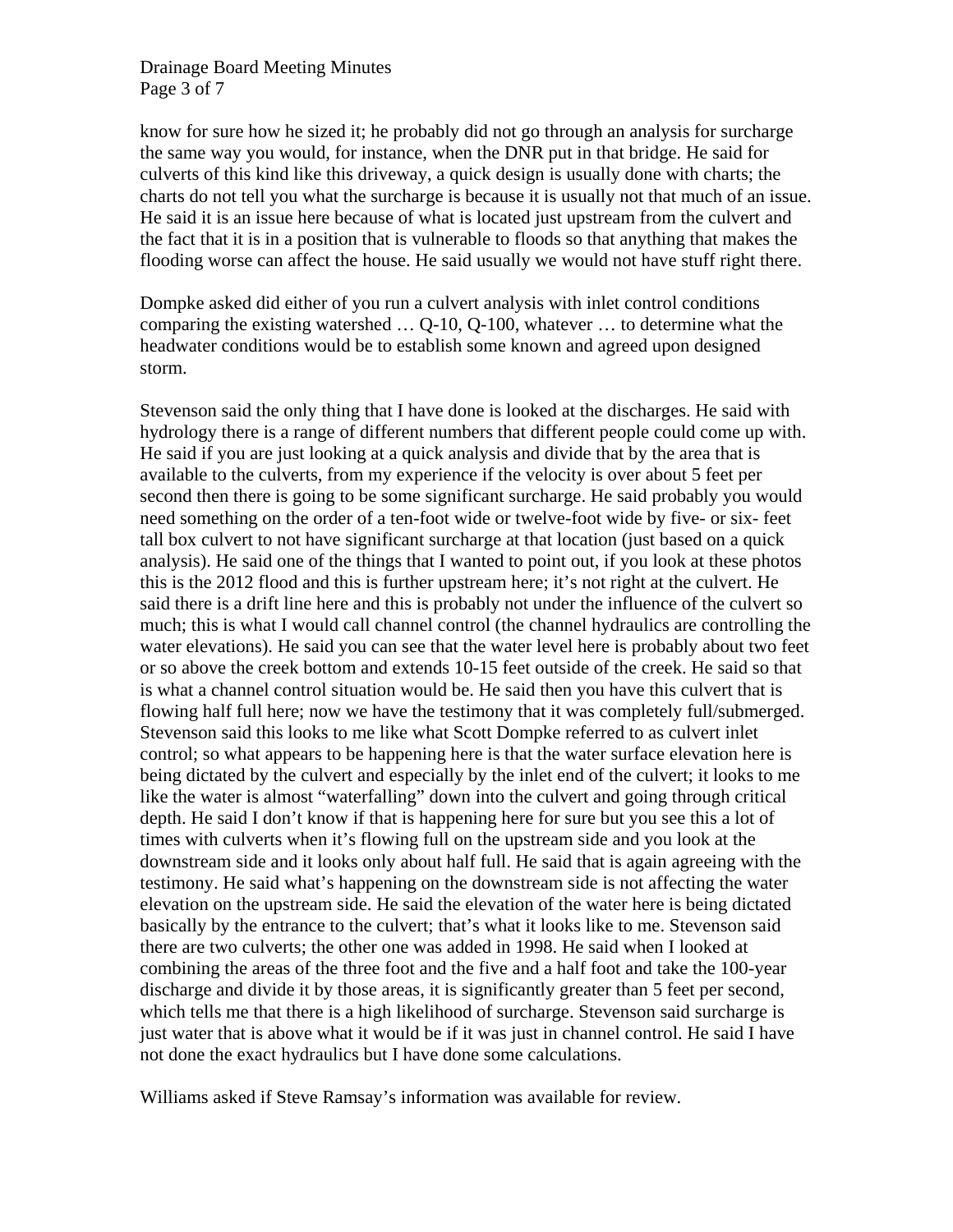Dompke said he had done some quick calculations as well. He said it seemed to be me that initially the culvert was appropriately sized and then they added in the second culvert. He said the finished floor is higher than the top of the pipe. He said nothing in any of these flood insurance things says that private property parked outside has to be protected from anything. He said what we are really talking about is damage to private property on ground that may or may not be in a flood plain but certainly may be in an elevation of backwater conditions under inlet control. Stevenson said if we are only looking at the first floor of the house, if it floods or not, then that would be one way of looking at it. He said but if we are looking at other issues such as the car flooding, mud in the crawlspace, flooding in the septic field, the constant concern and having to keep that culvert clear because if there is any obstruction there it will make it worse, then those are other issues in addition to whether the first floor of the house has flooded or not.

Dompke asked Mr. Schilling what makes this a dispute for the Drainage Board versus a dispute between two private property owners. Schilling said just the statute; the two property owners can engage in a civil action or they can come to the DB. Dompke noted that Stevenson had given testimony earlier that he felt it was an obstruction. Dompke said we had a list of questions for you, Kevin, and I still have not seen the answers to those questions; do we have a response to those questions? Enright said no.

Faber said Mrs. Hayes and her representative did not have the information before today. Autio said going back to the statute we can postpone and re-schedule the hearing in the interest of fairness, so in order to allow them to review

Dompke said I think it's also fair to request for answers to the questions we asked in January. Enright responded to some of the points. He said he has gone to hunt for the benchmark INDOT says is on the bridge. Mr. Fanyo said that a benchmark monument was destroyed during construction. He said they had set up their own benchmark based on that monument on the other side of the creek using 1983 datum.

Dompke said all flood plain mapping by the Feds is done in 1929 datum but everybody today uses 1983 datum for everything else, so we have to make that discrepancy calculation because the GIS will be 1983 but the flood maps will be 1929.

Dompke asked do you want to discuss intentional or unintentional? Autio says to me it looks like it was not intentionally created as an obstruction when the culvert was installed but through the course of history there has been flooding and we have Mr. Fanyo's report saying that flooding was backwater and Mr. Riggert's report saying there's headwater conditions and Mr. Stevenson saying he believes there is headwater. Autio said it seems that over time it has become an obstruction.

Enright said we are talking about different conditions and different storm events. He said a number of things have happened; one is the building of Lake Monroe. He said Lake Monroe never filled up to the spillway until 2002; since that time it has filled up a half dozen times. He said the adjoining property is the Army Corps of Engineers and Lake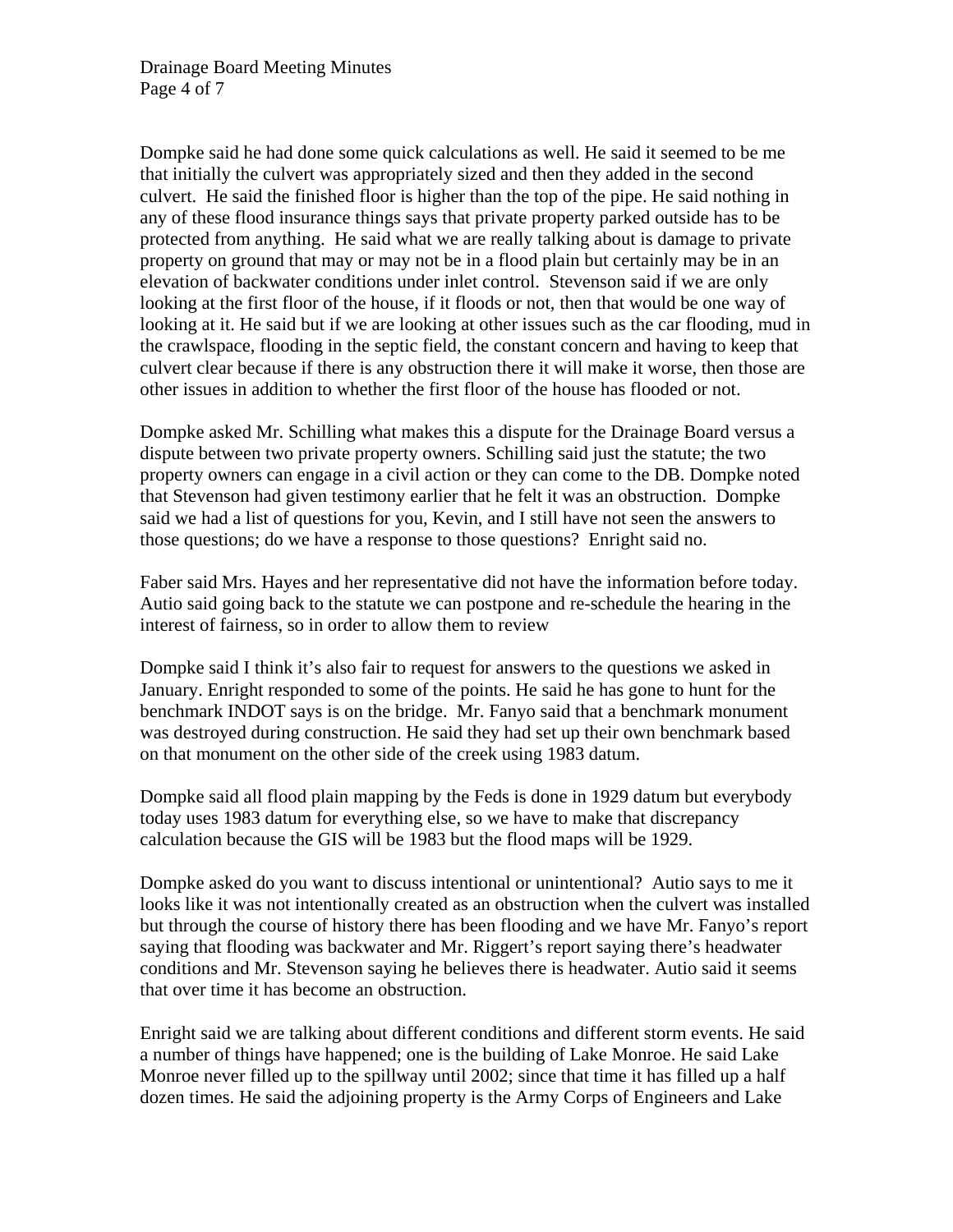Drainage Board Meeting Minutes Page 5 of 7

Monroe. He said we start getting backwater effects; how does that impact the flood waters of Stephens Creek when it hits the Lake when it is full and the surcharge coming down from this tributary. He said when I saw it in 2008 that whole area was flooded; if you took this driveway out there was still going to be water up that valley.

Autio said this is where we are lacking information; if there was a gauge on either side, you could measure that and know if it's a backwater condition or is it a surcharge coming down through your watershed.

Brand said we have not had a 100-year flood since 1985; I have witnesses that have testified. He said it is a headwater issue. He said I built my house in 1995, but I was born in the middle house and lived in that hollar all my life and Stephens Creek has never backed up there. He said I got a septic permit from the Health Department.

Autio said from the USGS elevations, they do have elevations up to 563 which would come up to the low end of your property.

Fanyo asked about the crawlspace. Brand said it's at least a three-block crawl, about three feet basically. DNR considers the crawlspace to be the lowest floor.

Mr. Fanyo said he has done some preliminary calculations and plans to do more calculations after looking at Mr. Riggert's report. He said he is looking for a solution to the problem. He said having the gauge information would be wonderful but spring rains are coming. Mr. Brand said the elevation of the finished floor on the Riggert report was 566.94.

Mr. Autio asked if DB had any more comments concerning intention. Mr. Dompke said it looked to me like they hired an engineer to size the culvert and it appeared to me that they tried not to flood the house, but that it would naturally back up as an inlet control culvert. He said on short duration storms, which is what seems to be causing the issue here more often than the culvert is designed to surcharge at least to the top of the pipe and the top of the pipe is still some dimension below the finished floor. Dompke said I don't think they intended to cause an obstruction. Mr. Faber said those are my thoughts exactly; it is not intentional. He said they tried to counteract it by putting in the culverts and it was designed by an engineer, but apparently it was insufficient. Mr. Williams said I agree with what both of you are saying. He said but I also see what Bob Autio is saying that over time that there's been a problem and people have known about it. He said hopefully with Jeff Fanyo taking a further look at it, hopefully we can get it remedied.

Mr. Schilling said the bottom line is there may always be a flooding problem on that property and the question is does the condition created prevent or significantly impede the flow of water through the drain. He said the way that it is written it could impede the flow of water to some extent but it can't impede it significantly. He asked is "significantly" determined by the impacts it has or by some reasonable calculation where you say culverts can create a surcharge of one inch over a certain area or whatever numbers that engineers say. He said that is the issue of significance as well. Schilling said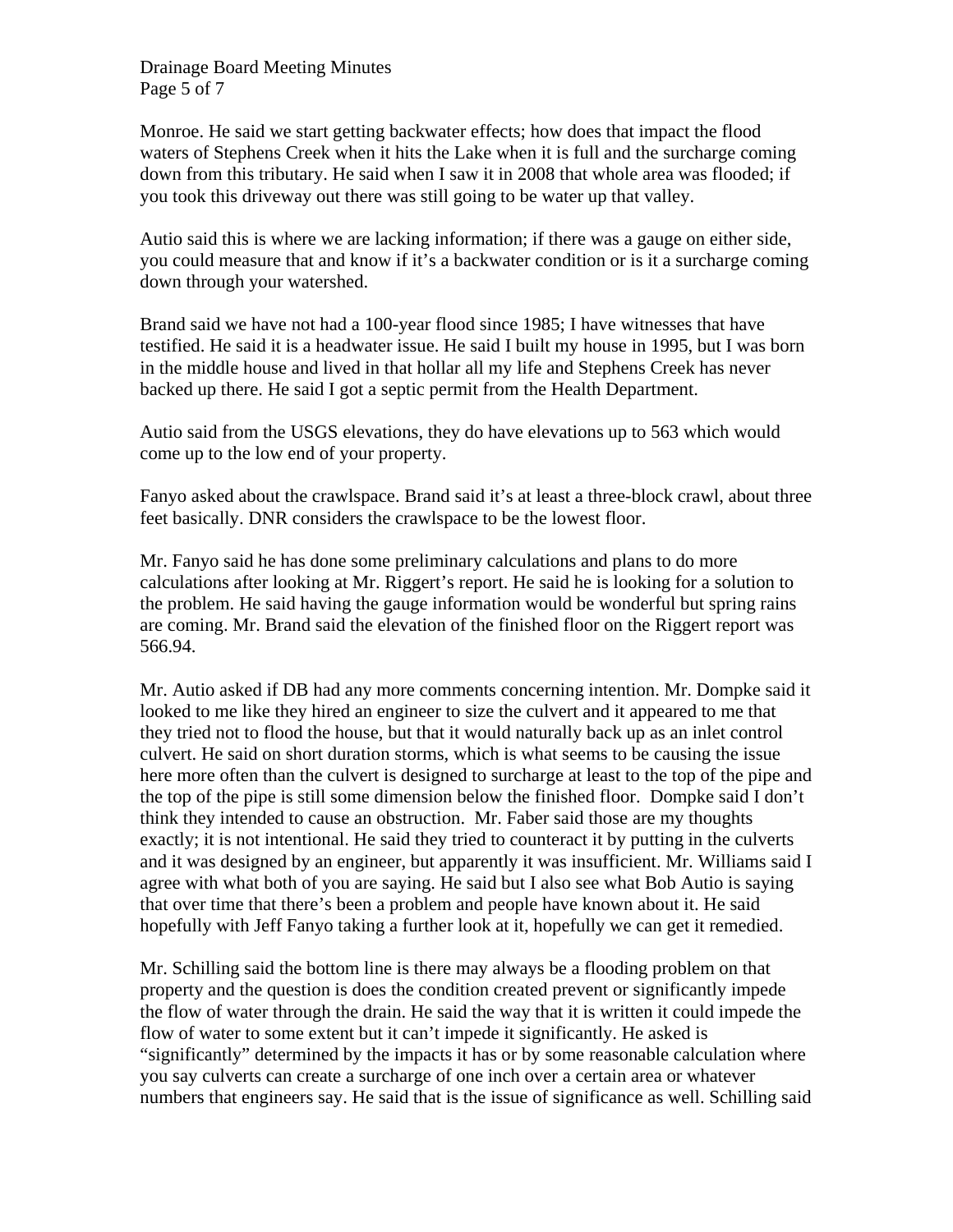Drainage Board Meeting Minutes Page 6 of 7

looking down the road, there has to be some recognition that based on some of these studies in certain cases there is always going to be water on that property.

Schilling said drain is defined in this statute as a mutual drain. Dompke asked what is a mutual drain here. Schilling said a mutual drain is a drain on private property serving more than one private property that is made subject to the drainage law, a legal drain. Dompke asked legal drain or regulated drain? He asked if it's not a regulated drain or a mutual drain is it subject to the statute? Schilling said this statute is not written clearly; the definition of obstruction relates to a drain and not a natural surface watercourse; but later on it says that if there is an obstruction in a natural surface watercourse a person can petition. Schilling said so I think that makes it legitimate to be here.

Faber said one of the situations is that the drain now is only 44 inches in the center so it is obstructing some of the flow by not being 66 inches fully in diameter. Schilling said that gets to whether it is an obstruction not to whether it is intentional.

Mr. Brand said that he is not contending that the obstruction was intentional. He said the result of what got done is an obstruction and impedes the flow of the creek. He said I would like to try to work this out mutually so we can go on down the road and not have these problems.

Dompke said you are aware what the statute says about what we determine about whether it is intentional or unintentional because it matters. Mr. Autio says it does matter. Mr. Brand said the driveway and culvert were intentionally placed; they were mis-designed because they have never worked since there were placed and that very summer our property started flooding. Brand said the other thing about this code is it does not say it is to eradicate flooding on our property altogether; it is to promote better drainage on our property; that is what the code says.

Autio suggested a motion to continue so that the respondents can have an opportunity to review the information and then schedule an additional hearing or discussion at the next DB meeting. Mr. Williams brought up the point that Purdue Road School takes place during DB's regular scheduled meeting date. There was a discussion of rescheduling.

**Mr. Autio suggested a motion: first to get the report from the county surveyor answering the questions that DB asked in November; secondly to postpone until March 20 the hearing on the Brand case so the respondents can review information.** 

**Faber seconded Autio's motion. AYES: 4, NAYS: 0. Motion carried.** 

**APPROVAL OF MEETING MINUTES JANUARY 2, 2013 AND DECEMBER 5, 2012. Dompke made a motion to approve the December minutes. Autio seconded the motion to approve. AYES: 4, NAYS: 0. Motion carried.** 

**Faber motioned to approve the January minutes. Williams seconded. AYES: 4, NAYS: 0.**